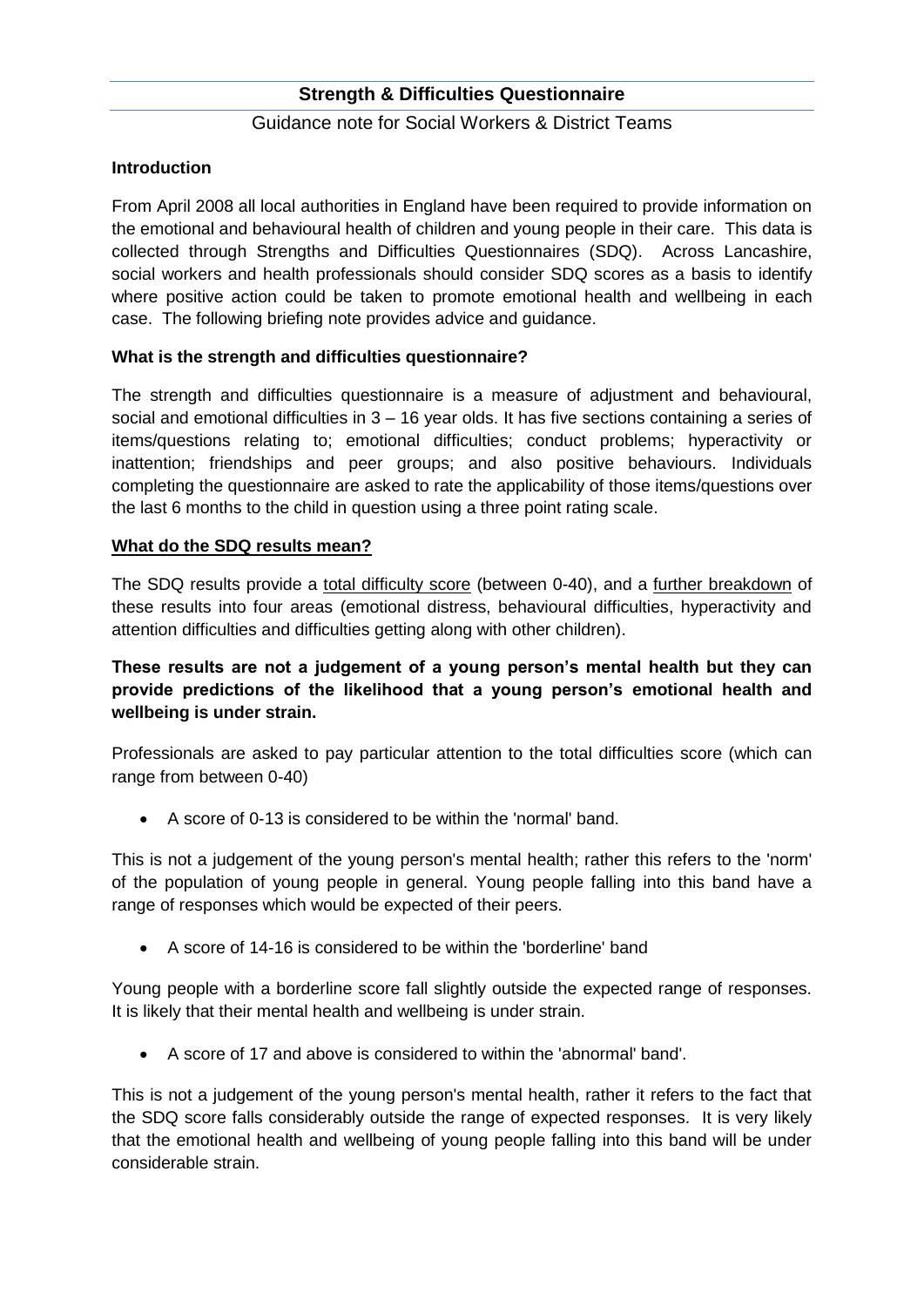Guidance note for Social Workers & District Teams

### **The role of the local Children Looked After Team**

**The SDQ procedure** *is attached to this document.*

*Within each district, there should be an SDQ lead. This person is responsible for coordinating the SDQ procedure and should be contacted in the first instance with queries relating to the process in your area. In your area this person is……………….*

It is the responsibility of local Children Looked After Teams to arrange for a score to be obtained from the main carers of all looked after children between 3 and 16 (inclusive) Good practice also suggests that young people over the age of 11 should be supported by their social worker to complete a questionnaire as well. Advanced notification letters will be sent to foster carers, residential homes, parents of young people on home placements, and young people over the age of 11. SDQ questionnaires and guidance letters should be issued by district teams. The responsible childcare social workers should also make contact with carers, and assist where appropriate. Supervising social workers should be available to support and advise carers with how to complete their SDQ.

Once completed SDQ's have been returned, they should be scored by local district teams who should then pass on a breakdown of the scores and the hardcopy questionnaire to the responsible childcare social worker. It is the responsibility of the responsible social worker to record and determine any follow-up actions that need to take place (flow charts to assist with this are attached/available from your SDQ lead). Scores should be considered in the context of existing information relating to the emotional wellbeing of the child in question. Social workers can be signposted to CLASS/SCAYT for further help and advice (see below for contact details). All scores and follow up actions should be recorded on ISSIS as a Health Event.

In cases where a child has received a score which doesn't meet with the expectations of the social worker, it is good practice for the responsible social worker to arrange for a significant adult or teacher to complete an SDQ relating to the young person. This information should be considered alongside the original SDQ score, when considering what further action to take. Specific versions of the questionnaires for teachers and young people can be found at [www.sdqinfo.com\)](http://www.sdqinfo.com/). Social workers can contact CLASS or SCAYT for advice and support.

#### **Linking with the Health Assessment**

Where possible, the most recent SDQ score should be made available to the health professional conducting the child/young person's annual health assessment. This is in line with Government guidance, and allows for recommendations to be incorporated from the child/young person's health professional.

Ongoing responsibility for overseeing any necessary action relating to the young person's SDQ score should remain with the childcare social worker.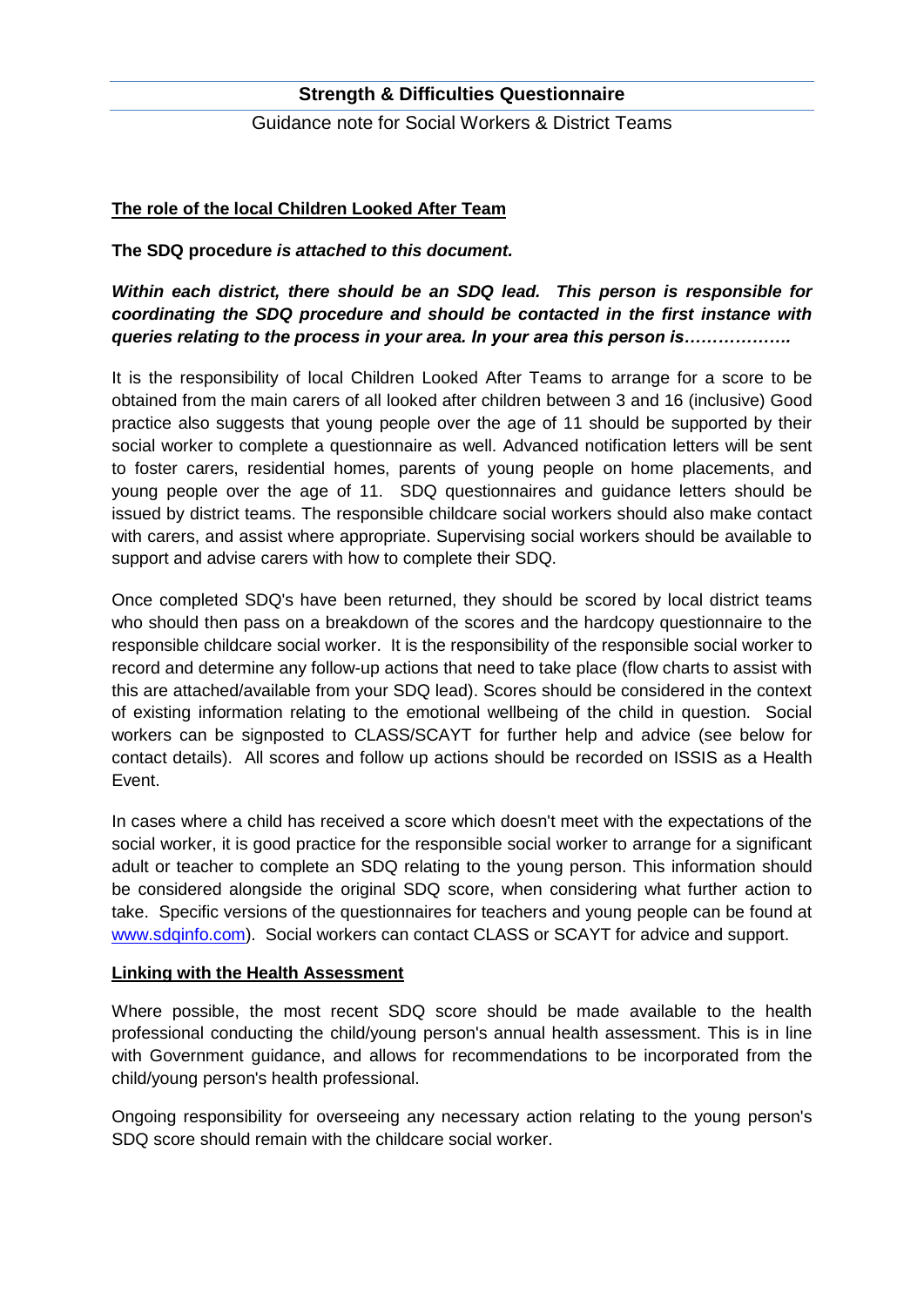Guidance note for Social Workers & District Teams

## **Monitoring (to be updated)**

Each locality is required to provide a list of CLA and their respective SDQ scores to their PDRO by May  $7<sup>th</sup>$  2011.

The SDQ is a compulsory data item. This information should be provided in a spread sheet format and should include the following information (template spreadsheets will be issued to SDQ leads in each area)**:**

- Name of child
- Social Worker
- Date SDQ request issued to carers
- Date of completion
- Indication/detail of any chase up for non return of SDQ
- Carer Total Difficulties Score
- Reason for non completion (coded in accordance with DCSF categories)
	- $\circ$  SDQ1 no form returned as child under 4 or over 17 at date of assessment
	- o SDQ2 carer refused to complete or return questionnaire
	- o SDQ3 not possible to complete due to severity of the child's disabilities
	- o SDQ4 other (please specify)
	- o SDQ5 Child refuses to allow SDQ to take place
- Indication/detail of any other significant adults requested to complete SDQ
- Additional Total Difficulties Score

### **The following templates will be issued to SDQ leads in each district:**

- **Advanced notification letters to carers**
- **Cover SDQ letters to carers**
- **SDQ Guidance for carers**
- **SDQ's**
- **Notification of SDQ to young people over age 11.**
- **List of children/young people included in the cohort.**
- **Spreadsheet for areas to score and record SDQ's.**
- **Flow charts for social workers to assist with actioning SDQ's (including signposting information).**

# **Please note, these documents will be issued to SDQ leads on an ongoing basis at each stage of the process.**

### **Additional Support**

For additional guidance and information about administration of the SDQ process in your area, please contact your SDQ lead.

For more information and guidance relating to the SDQ questionnaire, including versions of the questionnaire, and scoring questionnaires, please visit [www.sdqinfo.com.](http://www.sdqinfo.com/)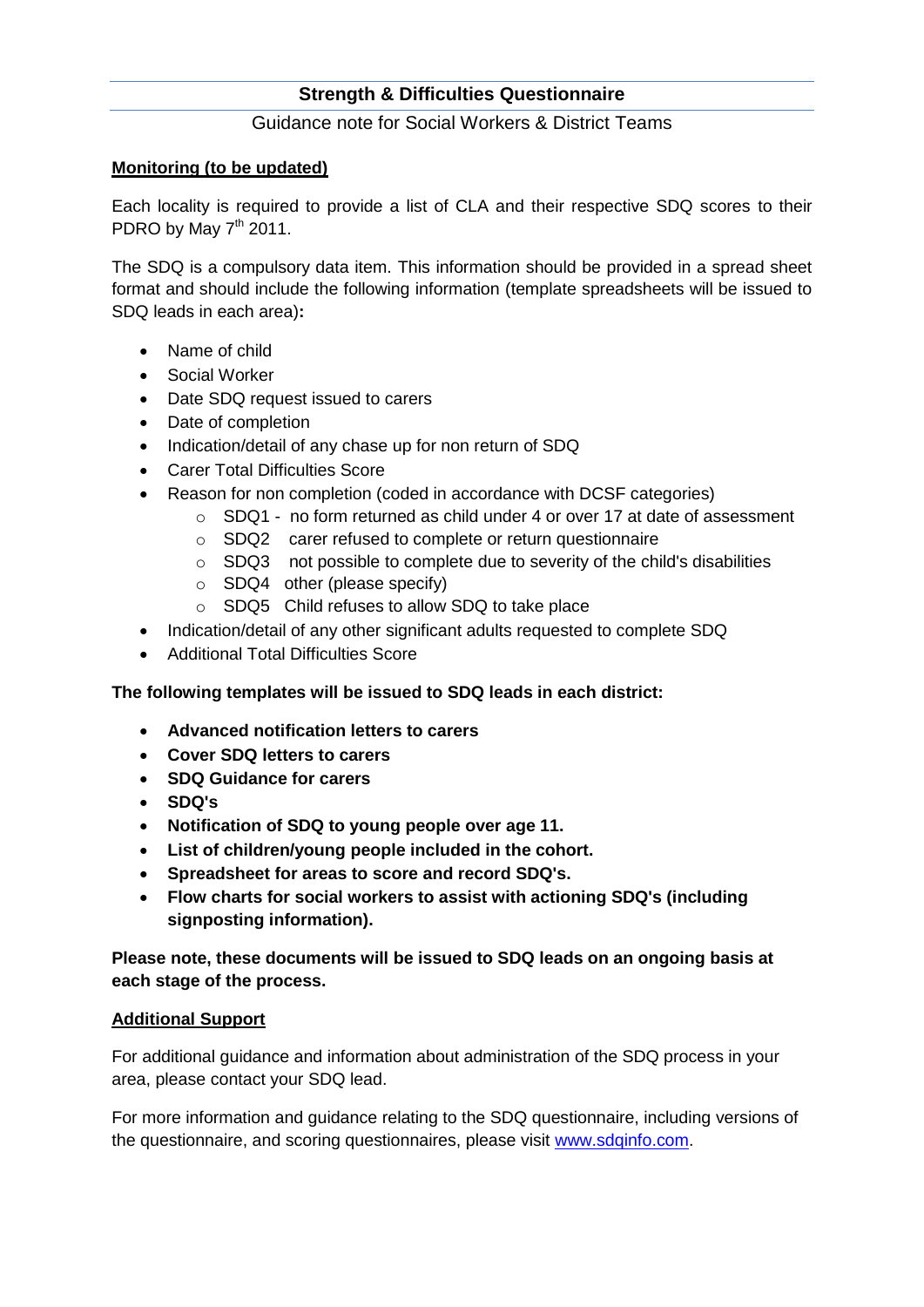## Guidance note for Social Workers & District Teams

For further information advice and support relating to promoting the emotional health and wellbeing of a looked after child in Lancashire, please see below for support in your area:

SCAYT+ What you need to know

SCAYT+ (Supporting Children and Young people Together) has been up and running for over 12 years- commissioned by Lancashire County Council to promote the emotional needs of children looked after (by LCC) and adopted. This information is a short reminder of what the service is for and how it relates to you. See also:

<https://www.scie.org.uk/children/care/mental-health/report>

- 1. Only children looked after by LCC are eligible to access SCAYT+. Children need to be placed in Lancashire or close to the Lancashire border.
- 2. We consider referrals of children adopted from the LCC post adoption social worker.
- 3. Although SCAYT+ will not routinely screen all cases referred in to other services, we are always happy to discuss them. Please contact us directly yourself to do this, rather than send a family away with the suggestion they see SCAYT+ first.
- 4. Within the team we have a range of emotional health practitioners (10 staff) with varied backgrounds and skills.
- 5. Our preferred approaches enhance the therapeutic value of everyday care and include Theraplay® ideas and practices, parenting with PACE, attachment-informed approaches and systemic work.
- 6. Our service is strongly systemic in that we donot usually see psychological therapy for children as an appropriate first course of action- and never in isolation from other necessary actions in the professional and family networks.
- 7. We are ready to support all colleagues in developing their understanding of the emotional needs of children- so this can inform care-planning and future decision making.
- 8. We use an initial consultation as the place to start discussing the issues and how/if SCAYT+ might get involved. We discuss requests every week and book these in within a few weeks of referral.
- 9. Referrals are best done by LCC staff, either by the social workers, or at least with their knowledge and agreement through the LCS system.
- 10. We provide training to foster carers, adoptive parents and LCC staff.
- 11. We are keen to strengthen relationships with professionals working with children across LCC, education, CAMHS teams and child clinical psychology teams.
- 12. We are operate over the county from two sites, The Fold in Burnley and Riverbank Children's Centre in Preston.
- 13. We are always keen to improve our multi-agency working and consider joint work.
- 14. Do talk to us or email us

# **Contacts:**

# **SCAYT telephone number 01772538880**

The SCAYT team mailbox is [cypscayt@lancashire.gov.uk](mailto:cypscayt@lancashire.gov.uk)